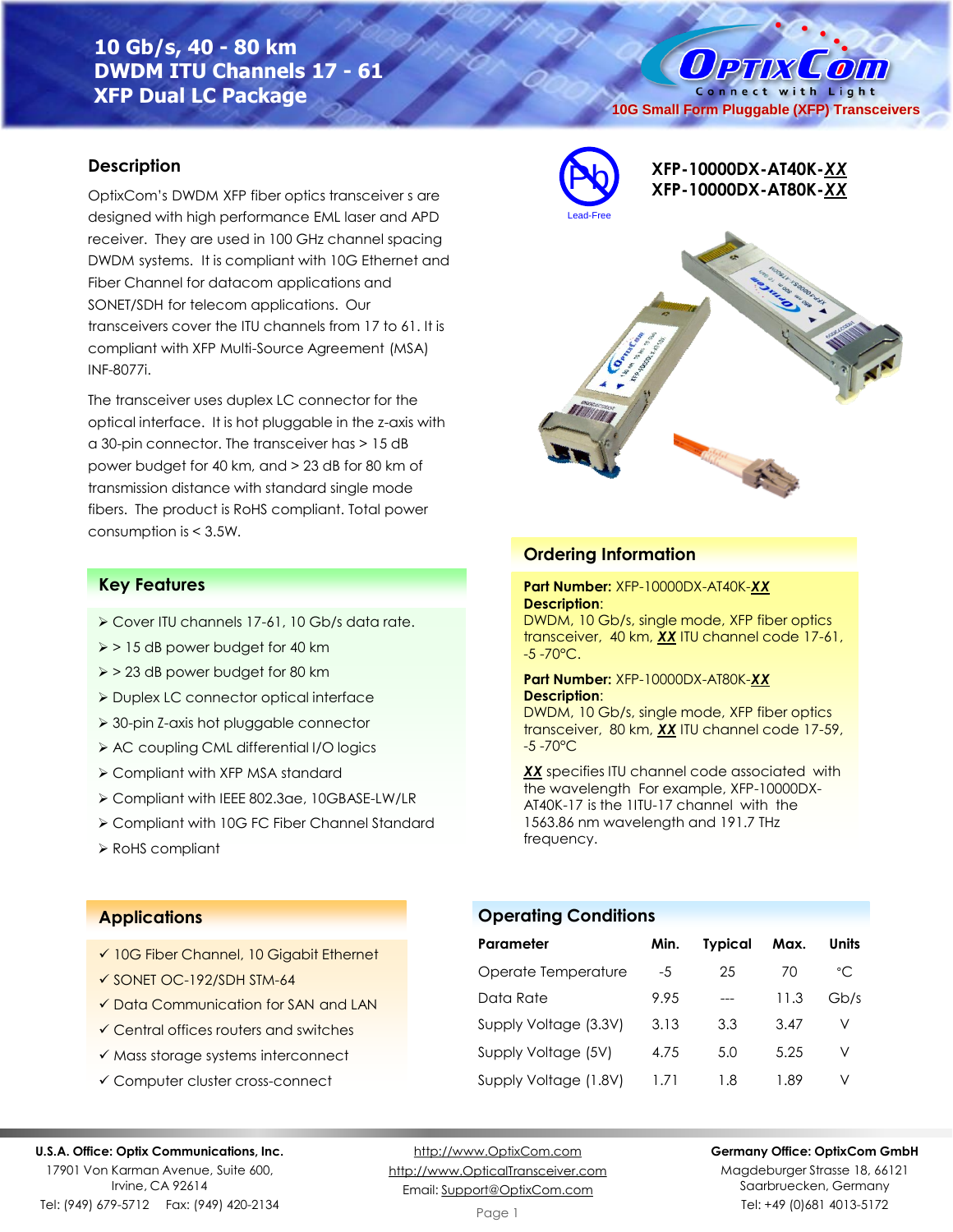

|                 | <b>DWDM ITU Grid Wavelength Guide</b> |                 |                 |                 |                 |
|-----------------|---------------------------------------|-----------------|-----------------|-----------------|-----------------|
| <b>ITU Code</b> | Frequency (THz)                       | Wavelength (nm) | <b>ITU Code</b> | Frequency (THz) | Wavelength (nm) |
| 17              | 191.7                                 | 1563.86         | 40              | 194.0           | 1545.32         |
| 18              | 191.8                                 | 1563.05         | 41              | 194.1           | 1544.53         |
| 19              | 191.9                                 | 1562.23         | 42              | 194.2           | 1543.73         |
| 20              | 192.0                                 | 1561.42         | 43              | 194.3           | 1542.94         |
| 21              | 192.1                                 | 1560.61         | 44              | 194.4           | 1542.14         |
| 22              | 192.2                                 | 1559.79         | 45              | 194.5           | 1541.35         |
| 23              | 192.3                                 | 1558.98         | 46              | 194.6           | 1540.56         |
| 24              | 192.4                                 | 1558.17         | 47              | 194.7           | 1539.77         |
| 25              | 192.5                                 | 1557.36         | 48              | 194.8           | 1538.98         |
| 26              | 192.6                                 | 1556.56         | 49              | 194.9           | 1538.19         |
| 27              | 192.7                                 | 1555.75         | 50              | 195.0           | 1537.40         |
| 28              | 192.8                                 | 1554.94         | 51              | 195.1           | 1536.61         |
| 29              | 192.9                                 | 1554.13         | 52              | 195.2           | 1535.82         |
| 30              | 193.0                                 | 1553.33         | 53              | 195.3           | 1535.04         |
| 31              | 193.1                                 | 1552.52         | 54              | 195.4           | 1534.25         |
| 32              | 193.2                                 | 1551.72         | 55              | 195.5           | 1533.47         |
| 33              | 193.3                                 | 1550.92         | 56              | 195.6           | 1532.68         |
| 34              | 193.4                                 | 1550.12         | 57              | 195.7           | 1531.90         |
| 35              | 193.5                                 | 1549.32         | 58              | 195.8           | 1531.12         |
| 36              | 193.6                                 | 1548.52         | 59              | 195.9           | 1530.33         |
| 37              | 193.7                                 | 1547.72         | 60              | 196.0           | 1529.55         |
| 38              | 193.8                                 | 1546.92         | 61              | 196.1           | 1528.77         |
| 39              | 193.9                                 | 1546.12         |                 |                 |                 |

### **Absolute Maximum Ratings**

| Parameter                         | Symbol          | Min.   | Max.        | <b>Units</b> |
|-----------------------------------|-----------------|--------|-------------|--------------|
| Storage Temperature               | Tst             | $-40$  | 85          | °C           |
| Supply Voltage (3.3/5.0/1.8 V)    | Vcc             | $-0.5$ | 4.0/6.0/2.0 | V            |
| Input Voltage                     | V <sub>IN</sub> | $-0.5$ | Vcc         | V            |
| Operating Current (3.3/5.0/1.8 V) | lop             |        | 400/350/750 | mA           |
| Output Current                    | lo              |        | 50          | mA           |

**U.S.A. Office: Optix Communications, Inc.**

17901 Von Karman Avenue, Suite 600, Irvine, CA 92614 Tel: (949) 679-5712 Fax: (949) 420-2134

[http://www.OptixCom.com](http://www.optixcom.com/) [http://www.OpticalTransceiver.com](http://www.optoictech.com/) Email: [Support@OptixCom.com](mailto:Support@optoICtech.com)

### **Germany Office: OptixCom GmbH**

Magdeburger Strasse 18, 66121 Saarbruecken, Germany Tel: +49 (0)681 4013-5172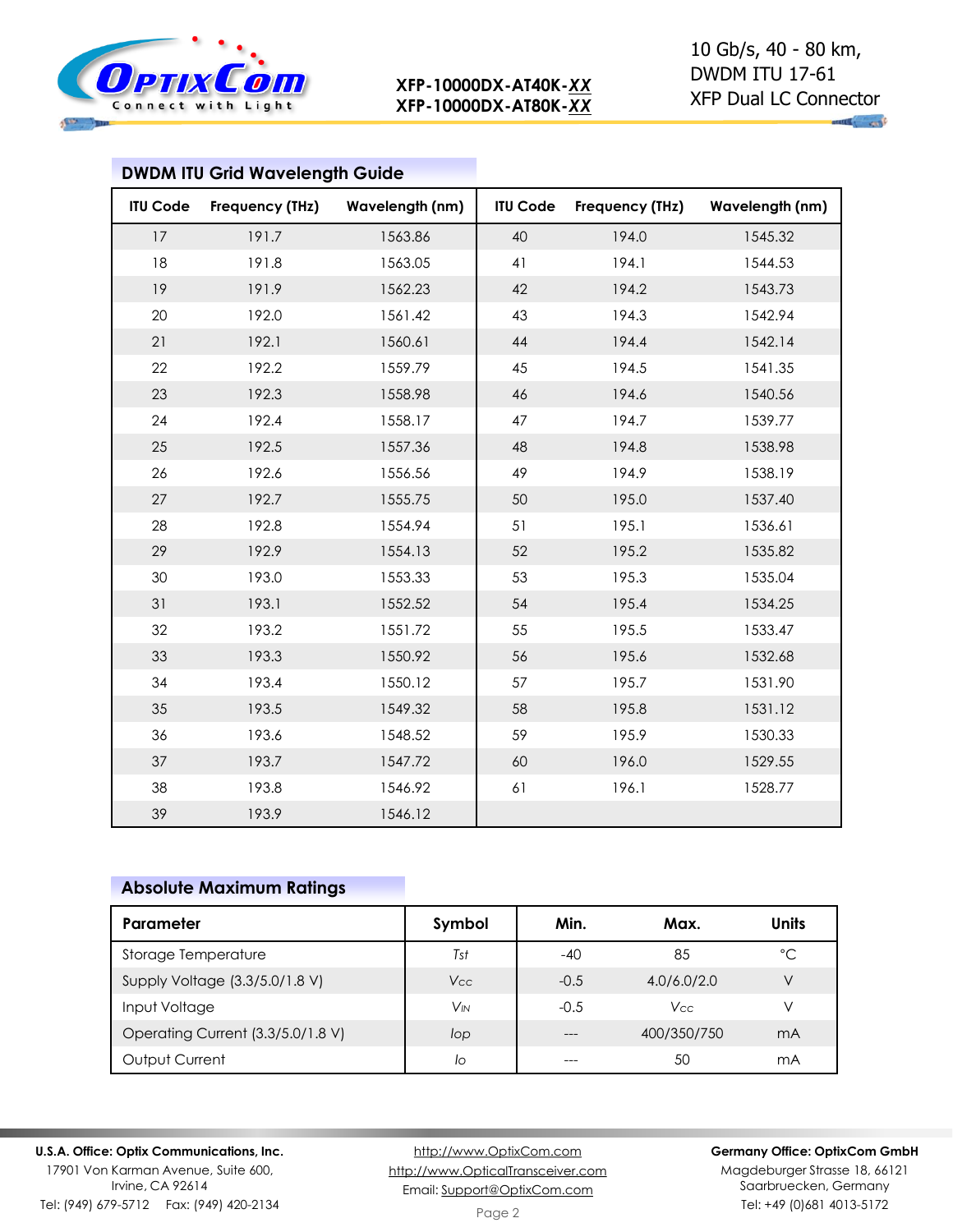

 $-4$ 

| <b>General Transmitter Characteristics</b> |                       |             |                |        |              |
|--------------------------------------------|-----------------------|-------------|----------------|--------|--------------|
| Parameter                                  | Symbol                | Min.        | <b>Typical</b> | Max.   | <b>Units</b> |
| Differential Input Voltage <sup>1</sup>    | $\Delta$ Vi           | 0.2         | $---$          | 0.8    | $\vee$       |
| Differential Input Impedance <sup>2</sup>  | Z                     | $---$       | 100            | ---    | ohm          |
| Spectral Width (-20 dB)                    | $\varDelta\lambda$    | $---$       | 0.1            | 0.3    | nm           |
| Side Mode Suppression Ratio                | SMSR                  | 30          | $---$          | ---    | dB           |
| <b>Channel Spacing</b>                     | $\varDelta f$         | $---$       | 100            |        | GHz          |
| <b>Total Jitter</b>                        | Tj                    | $---$       | $---$          | 0.1    | UI           |
| <b>Relative Intensity Noise</b>            | <b>RIN</b>            | ---         |                | $-130$ | dB/Hz        |
| TX Fault Output - Low                      | $V_{FI}$              | $\Omega$    | $---$          | 0.5    | V            |
| TX Fault Output - High                     | $V$ FH                | 2.4         | ---            | Vcc    | V            |
| TX Disable Voltage - Low                   | <b>V<sub>DL</sub></b> | $\mathbf 0$ |                | 0.5    | V            |
| TX Disable Voltage - High                  | <b>V<sub>DH</sub></b> | 2.4         | ---            | Vcc    | V            |
| <b>TX Disable Deassert Time</b>            | Tdisass               | $---$       | $---$          | 1.0    | ms           |
| <b>TX Disable Assert Time</b>              | Tass                  | ---         |                | 10     | $\mu$ S      |
| TX Fault from Fault to Assertion           | Tfault                | ---         | ---            | 100    | μS           |
| TX Disable Time to Start Reset             | Treset                | 10          | $---$          | ---    | $\mu$ S      |
| Time to Initialize                         | Tas                   | $---$       | $---$          | 300    | ms           |

### **General Receiver Characteristics**

| Parameter                                 | Symbol          | Min.     | <b>Typical</b> | Max.           | <b>Units</b> |
|-------------------------------------------|-----------------|----------|----------------|----------------|--------------|
| Differential Output Voltage <sup>1</sup>  | AV <sub>O</sub> | 0.4      |                | 0.8            | $\vee$       |
| Differential Input Impedance <sup>2</sup> | Z               | $---$    | 100            |                | Ohm          |
| <b>Optical Return Loss</b>                | 0L              | 27       |                |                | dB           |
| Rise/Fall Time (20% - 80%)                | Tr/Tr           |          | ---            | 40             | ps           |
| <b>Dispersion Penalty</b>                 |                 |          | $---$          | $\overline{2}$ | dB           |
| RX Signal Loss Output - High              | $V_{RI+}$       | 2.4      |                | <b>Vcc</b>     | V            |
| RX Signal Loss Output - Low               | $V_{RI}$        | $\Omega$ | $---$          | 0.5            | $\vee$       |
| RX Signal Loss Assert Time                | $T_{RI}$ +      |          |                | 100            | μS           |
| RX Signal Loss Deassert Time              | $T_{RL}$        |          | ---            | 100            | μS           |

### Notes:

- 1. Module is designed for AC coupling. DC voltage will be filtered by internal capacitor.
- 2. Single ended will be 50 ohm for each signal line.
- 3. Refer to OptixCom "XFP Design Reference Guide" or IEEE 802.3ae for more design details.

#### **U.S.A. Office: Optix Communications, Inc.** 17901 Von Karman Avenue, Suite 600, Irvine, CA 92614 Tel: (949) 679-5712 Fax: (949) 420-2134

[http://www.OptixCom.com](http://www.optixcom.com/) [http://www.OpticalTransceiver.com](http://www.optoictech.com/) Email: [Support@OptixCom.com](mailto:Support@optoICtech.com)

#### **Germany Office: OptixCom GmbH**

Magdeburger Strasse 18, 66121 Saarbruecken, Germany Tel: +49 (0)681 4013-5172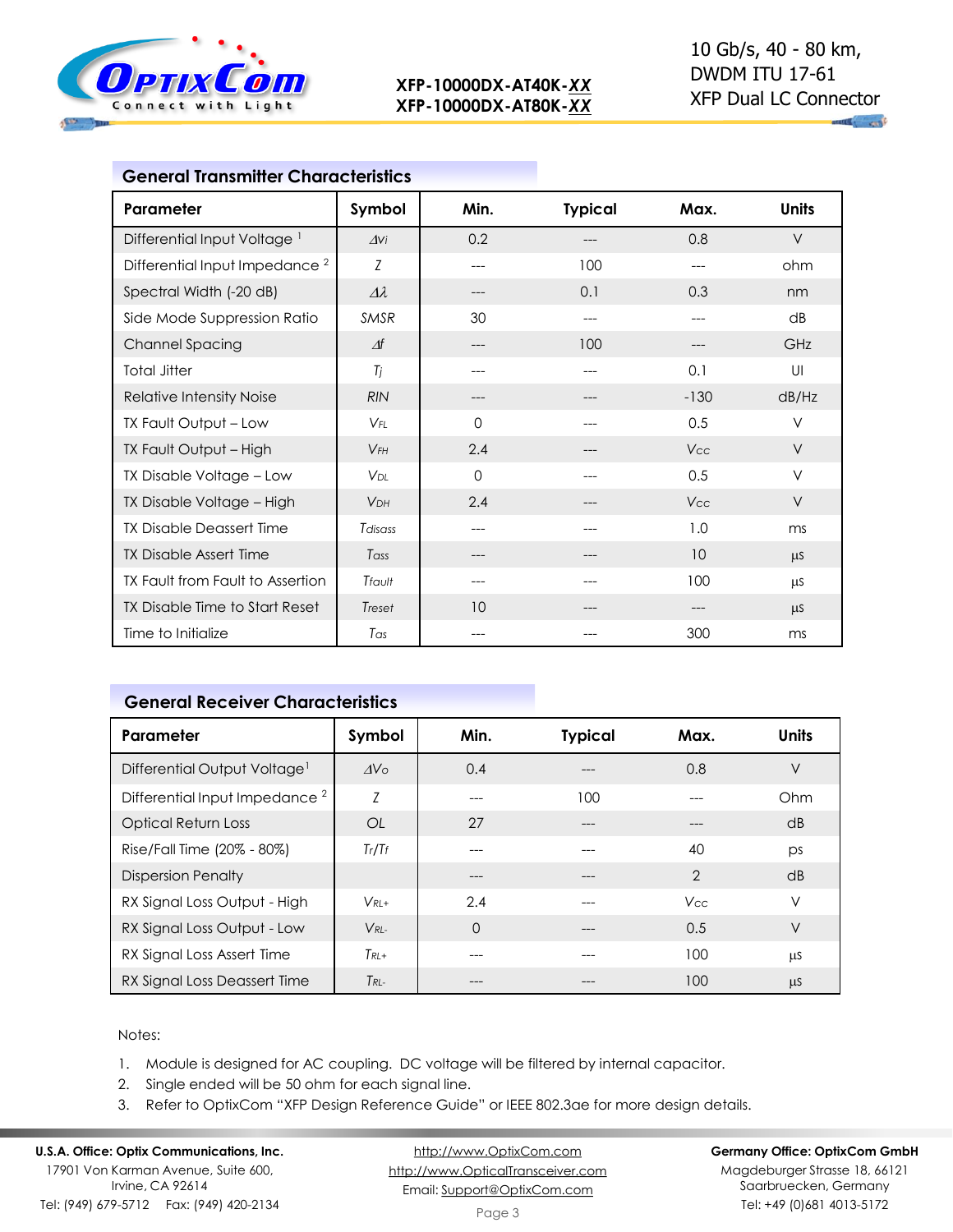

## **Transmitter Electro-Optical Characteristics**

| Parameter                         | Symbol      | Min.              | <b>Typical</b> | Max.              | Units           |
|-----------------------------------|-------------|-------------------|----------------|-------------------|-----------------|
| Optical Output Power <sup>1</sup> | $P_{\rm O}$ | $-1$              |                | $+2$              | d <sub>Bm</sub> |
| Extinction Ratio                  | ET          | 8.2               | $---$          | ---               | dB              |
| <b>TX Disable Asserted</b>        | $P$ OFF     | $- - -$           |                | $-30$             | dBm             |
| Center Wavelength (Start of Life) | $\lambda c$ | $\lambda$ c - 25  | $\lambda c$    | $\lambda$ c + 25  | pm              |
| Center Wavelength (End of Life)   | $\lambda c$ | $\lambda$ c - 100 | $\lambda c$    | $\lambda$ c + 100 | pm              |

# **Receiver Electro-Optical Characteristics**

| Parameter                                | Symbol         | Min.  | <b>Typical</b> | Max.    | <b>Units</b>    |
|------------------------------------------|----------------|-------|----------------|---------|-----------------|
| Operating Wavelength                     | $\lambda c$    | 1528  | $---$          | 1564    | nm              |
| Receiver Overload                        | Pmax           | --    |                | $-1$    | d <sub>Bm</sub> |
| Receiver Sensitivity <sup>2</sup>        | P <sub>1</sub> |       |                | $-16$   | dBm             |
| Receiver Sensitivity in OMA <sup>2</sup> | P <sub>1</sub> | ---   | ---            | $-14.1$ | dBm             |
| RX Signal Loss - Asserted                | $P_{RI}$ +     |       |                | $-22$   | d <sub>Bm</sub> |
| RX Signal Loss - Deasserted              | $P_{RL}$       | $-28$ | ---            |         | dBm             |

Notes:

- 1. Output of coupling optical power into  $9/125 \mu m$  SMF.
- 2. Test at 10 Gb/s,  $2^{31}$  1 PRBS data pattern, and  $> 1 \times 10^{-12}$  of Bit-Error-Rate (BER).

**Class 1 Laser Product Complies with 21 CFR 1040.10 and 1040.11**

**U.S.A. Office: Optix Communications, Inc.** 17901 Von Karman Avenue, Suite 600, Irvine, CA 92614 Tel: (949) 679-5712 Fax: (949) 420-2134



[http://www.OptixCom.com](http://www.optixcom.com/) [http://www.OpticalTransceiver.com](http://www.optoictech.com/) Email: [Support@OptixCom.com](mailto:Support@optoICtech.com)





**Germany Office: OptixCom GmbH** Magdeburger Strasse 18, 66121 Saarbruecken, Germany Tel: +49 (0)681 4013-5172